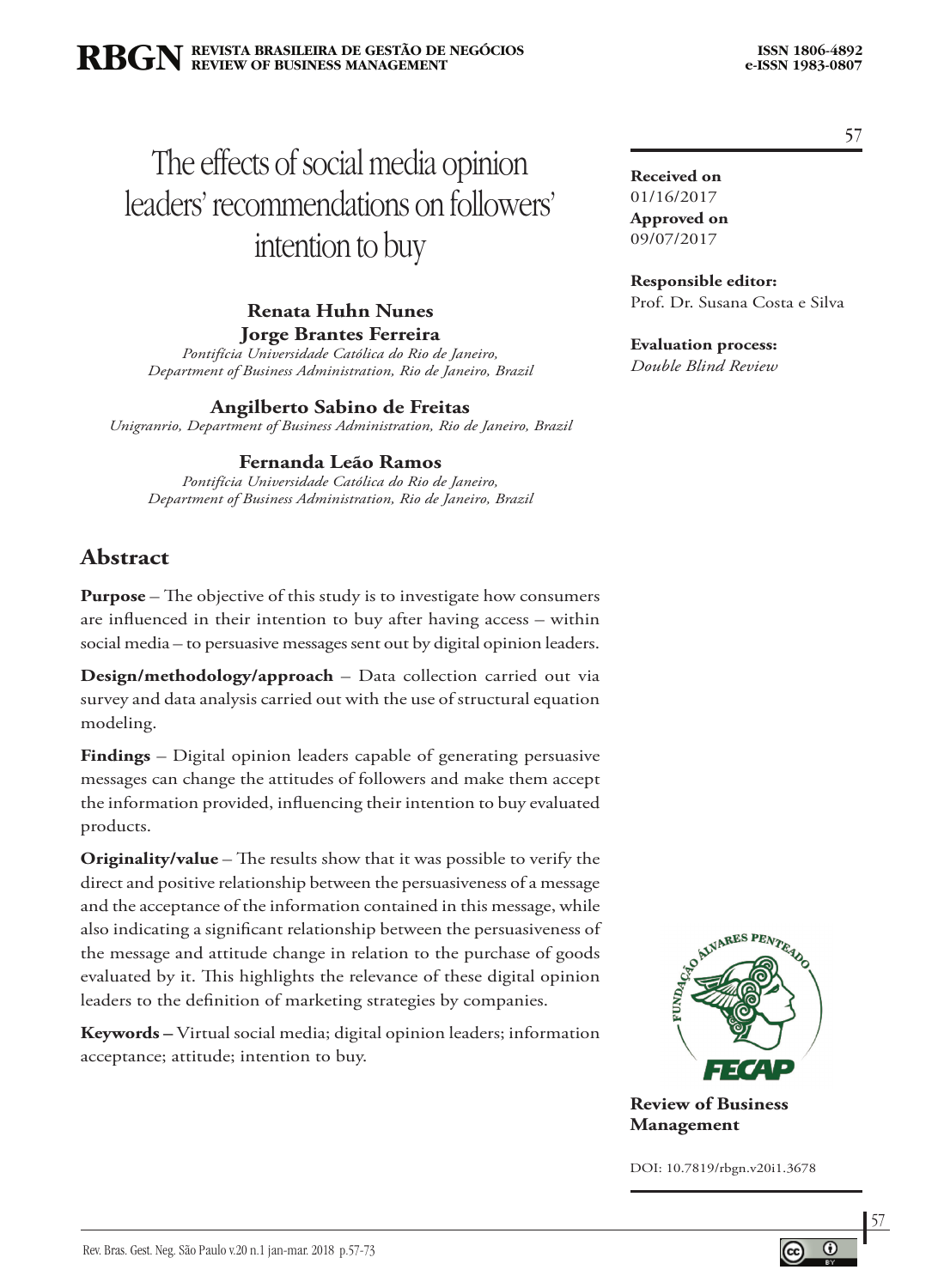# **1 Introduction**

The rapid expansion of the internet's popularity has made this environment attractive to people and businesses. The network is intended not only to be a form of entertainment, but also a platform for consumers to exchange experiences and preferences referring to consumer brands (Araujo & Neijens, 2012). Reviews by internet users are a type of electronic word-of-mouth, and are important sources of information in the decision-making process of other consumers (Wei & Lu, 2013). This occurs because the psychological processes of individuals are subject to social influences (Deutsch & Gerard, 1955).

Due to their limited capacity of mental processing, people need to find ways to simplify their decision-making (Merwe & Heerden, 2009). Recommendations help consumers to reduce the amount of information to be processed and to filter the large amount of products/services available in virtual shopping environments, guiding them to a smaller set of alternatives that meet their specific needs (Kumar & Benbasat, 2006). Thus, online consumers are people who are active in their quest for information, looking for texts referring to their interests, interpreting and making judgments about the messages received, in order to understand their content and adapt them to their own problems and situations (Rieh, 2002).

One of the main sources of electronic word-of-mouth are opinion leaders (Shi & Wojnicki, 2014). Opinion leaders are individuals who can influence thoughts, attitudes or the behavior of other people, leading them to act in a certain way at a certain frequency (Rogers, 1983). Consumers routinely adopt strategies to reduce their decision-making risks (Leal, Hor-Meyll, & Pessoa, 2014) and the opinion leaders act as agents for risk reduction, through experimentation and evaluation (Cho, Hwang, & Lee, 2012).

In this context, this study is based on the relationship between online opinion leaders and their followers, who receive several evaluations and need to decide if they will accept or discard them in their decision-making processes. Thus, the main objective of this study is to propose a conceptual model to assess if persuasive messages can lead to acceptance by the consumers of information given by social media opinion leaders, and, also, to what extent the messages on products and services affect consumer behavior regarding the consumption of the recommended products or services and their intention to buy them.

The acceptance of information is a topic widely studied and discussed in academia (Cheung, Lee, & Rabjohn, 2008; Cheung, Luo, Sia, & Chen, 2009; Cheung & Thadani, 2012; Sussman & Siegal, 2003; Teng, Khong, Goh, & Chong, 2014a). However, there are few studies referring to the determinants and potential of the messages on consumption on online social networks (Teng et al., 2014a). This paper, therefore, seeks to contribute to the literature expanding the studies on the impact of word-ofmouth messages on the acceptance of information (Teng et al., 2014a) to specifically assess opinion leadership in online social media. Moreover, this study extends the research on the influence of the attributes of information on the adoption of information for consumption purposes, by adding their impact to the purchase intention of social media users who read this information and to the attitude of potential consumers.

# **2 Literature review**

# **2.1 Opinion leadership, behavior and social media**

The concept of opinion leadership refers to an individual's ability to influence in a social network. Opinion leaders are the most influential group in social systems (Rogers, 1983). When potential consumers are not yet familiar with a product/service, they associate a high degree of uncertainty and risk to its purchase. Therefore, the adoption of this product/service depends on an individual's predisposition to test new features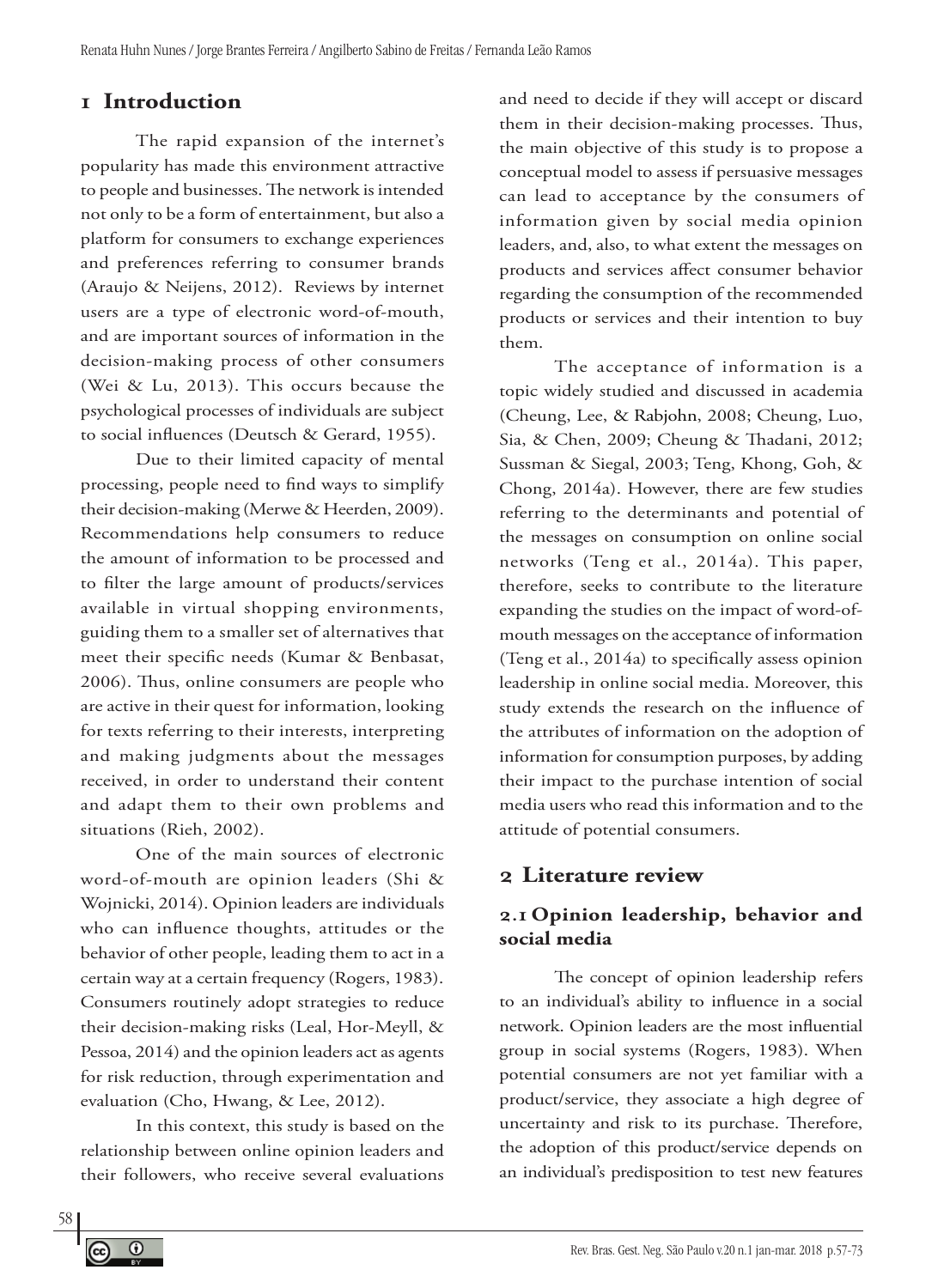and form his or her own perception on the product (Ortega, 2011). Compared with people who seek information, the opinion leaders generally have more experience and more information on the product/service category, have greater involvement with it, and display a more exploratory and innovative behavior (Lyons & Henderson, 2005). Thus, we can see the importance of opinion leaders, whose main features are innovative behavior, the knowledge of a given category of products/services, and their power to influence others (Eck, Jager & Leeflang, 2011).

In the digital era, in which one can use the internet as a source of consultation for both news and reviews, the discussion on the influence of certain groups in the dissemination of information should be expanded to the online environment (Merwe & Heerden, 2009). Digital opinion leaders are those who use online spaces, such as blogs, forums, social networks and other forms of online social media actively and in a collaborative manner (San Jose-Cabezudo, Camarero-Izquierdo & Rodriguez-Pinto, 2012). They can influence people in three main ways: serving as a model to be copied, through word-of-mouth advertising, or by giving advice on purchase and use (Merwe & Heerden, 2009). Digital opinion leaders attract a lot of attention from internet users and play a key role in word-of-mouth advertising, generating messages and content of use to other people (Meng, Wei & Zhu, 2011), influencing people's attitudes.

An attitude is an assessment, through a continuum, with positive and negative characteristics acting as anchors, that an individual makes through an association of knowledge, meanings and beliefs (Peter & Olson, 2009). This assessment allows for the examination of the personal relevance of a certain concept and whether one has a favorable or unfavorable position towards it (Cheung & Thadani, 2012). For example, a consumer's attitude concerning whether he/she has gathered enough information varies from strongly positive to strongly negative (Nolder & Kadous, 2017). So, attitudes may differ

in direction (positive vs. negative) and/or strength (strong vs. weak). The power of such attitude determines the extent to which it influences the behavior (Petty, Haugtved, & Smith, 1995). Thus, attitudes are a precursor of judgments and decisions (Petty et al., 1995).

This can be followed by an action by the individual, or not (Ajzen & Fishbein, 1977). Attitudes already formed by individuals may, however, act as mediators of behavior, influencing their purchase intention (Cheung & Thadani, 2012; Rocha, Ferreira, & Silva, 2013). Attitudes are always referring to a specific concept, whether physical or social objects, policies or other people (Ajzen & Fishbein, 1977) and are not necessarily intense or extreme, and may be negative, neutral or positive.

The emergence of online social media encompasses texts, images, videos and social networks (Berthon, Pitt, Plangger, & Shapiro, 2012) and has amplified the ability to share and spread the content generated by users. By exchanging messages, digital social media users can interact and exchange information through various channels such as blogs, social networks, forums, virtual communities, sharing platforms and virtual worlds, among many others (Teng et al., 2014a).

Within this scenario, Instagram is one of the digital social media platforms that is being most used by opinion leaders to express their opinions on products and services. Instagram was created so that users could share photos, and presently also allows for short videos (Silva, Melo, Almeida, Salles, & Loureiro, 2013). Users interact through comments on published photos or through "likes."

# **2.2Acceptance of information theory**

The theory of limited rationality indicates that when a person is making a choice, that person does not have access to all the information available on that subject and, even if they did, they would not have the ability to process and evaluate it all (Merwe & Heerden, 2009). A way to facilitate their decision-making is through

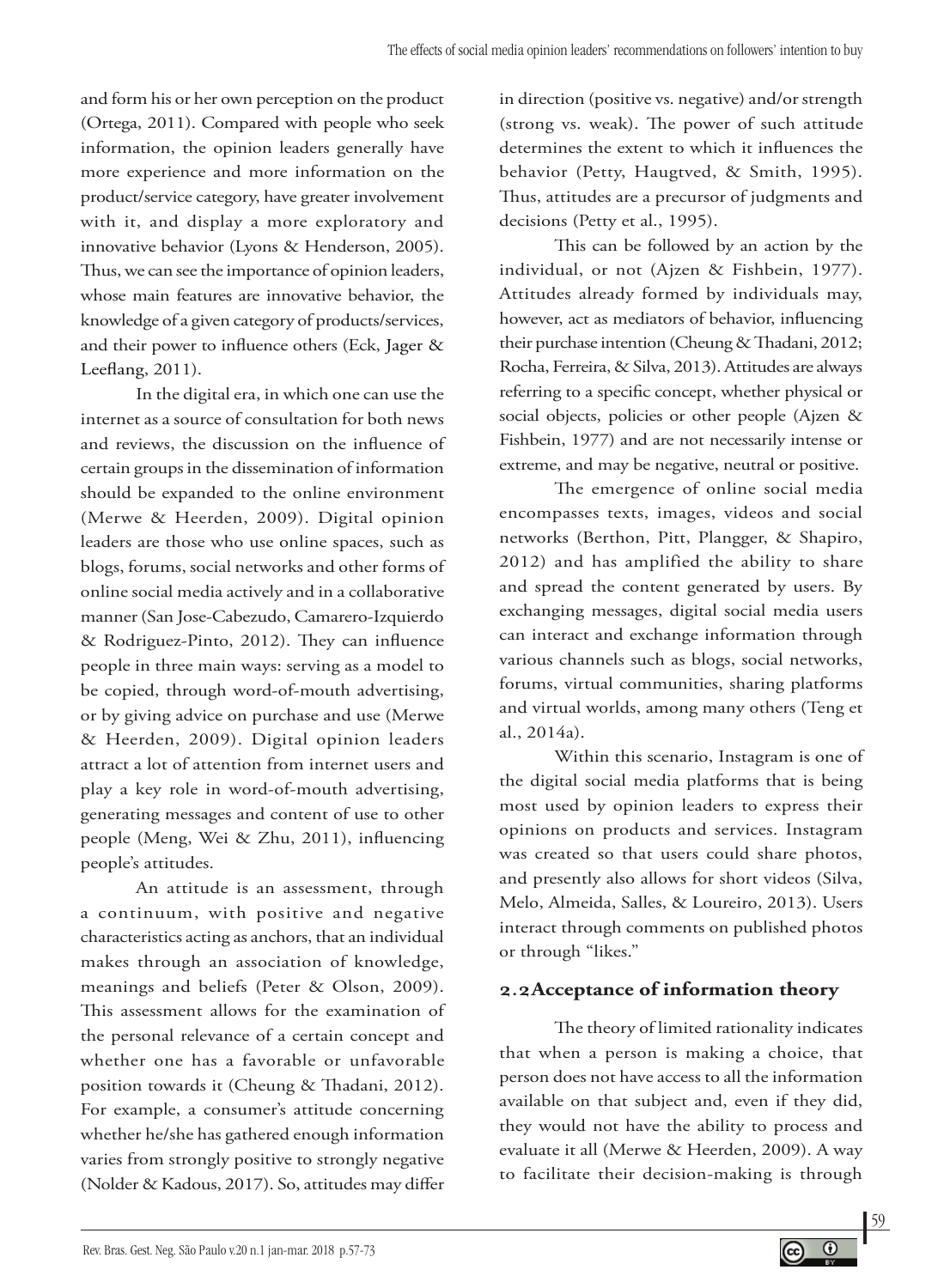recommendations from other users that give useful information on the products (Kumar & Benbasat, 2006).

Deutsch and Gerard (1955) proposed the Dual-Process Theory (DPT) model to evaluate social influences on individuals' judgments. According to this model, two types of influence can affect a person's decisions: normative and informational influences. Normative influences are those that seek to make an individual act in accordance with the expectations of others. Informational influences, in their turn, are those referring to the acceptance of information passed on by others as evidence of reality. DPT suggests that the first motivator of attitudinal changes and, consequently, behavior, is external information (Bhattacherjee & Sanford, 2006). New information introduces other possibilities, causing one to think about different alternatives and possibly change the attitude towards a certain subject.

Another recognized model on the adoption of information is the Elaboration Likelihood Model (ELM), proposed by Petty and Cacioppo (1984). According to the ELM, the informational influence can occur in any part of the user's decision-making process (Cacioppo, Petty, Kao & Rodriguez, 1986; Sussman & Siegal, 2003). For Petty and Cacioppo (1984), an individual is never totally profound or totally careless in his or her assessment of messages. Depending on the situations presented, each person will show different levels of depth in processing incoming messages. These different levels are presented in a continuous space, which goes from a central route to the peripheral route.

By following the central route, an individual interprets and assesses the arguments contained in an informational message and uses cognitive

elaborations to assume a rational positioning on their validity (Wu & Shaffer, 1987). If arguments are considered to be of quality, people tend to consider the information useful (Bhattacherjee & Sanford, 2006). A user may often use his/ her perceptions on the source of information (heuristic evaluation) to assist in the assessment and judgment of the quality of the arguments (systematic evaluation) (Chaiken & Maheswaran, 1994). If there is a predominance of heuristic evaluations, it is said that the peripheral route was followed, that is, the merits of the position held were rated based on tips or inferences on the source of information. The type of assessment that will be more influential to the consumer (which route they will follow) depends on the activity that is being searched (Rieh, 2002). In a situation of high relevance (high motivation or a strong capacity to judge the information), a person tends to follow the central route. However, in situations of low relevance (less motivation or capacity to judge), they tend to take the peripheral route (Petty & Cacioppo, 1984). Studies have shown that the assessment of information by means of the central and peripheral routes was not directly referring to the use of the information (Sussman & Siegal, 2003). The assessment of users leads to the acceptance or rejection of the message as a useful source of information.

### **2.3Persuasive messages and purchase intention**

Using the basis of the acceptance of information theories, Figure 1 shows the proposed conceptual model. The constructs and hypotheses discussed below were used to formulate the study of both the direct effects of persuasive messages on the acceptance of information and attitude, as well as their indirect effects on purchase intention.



 $\odot$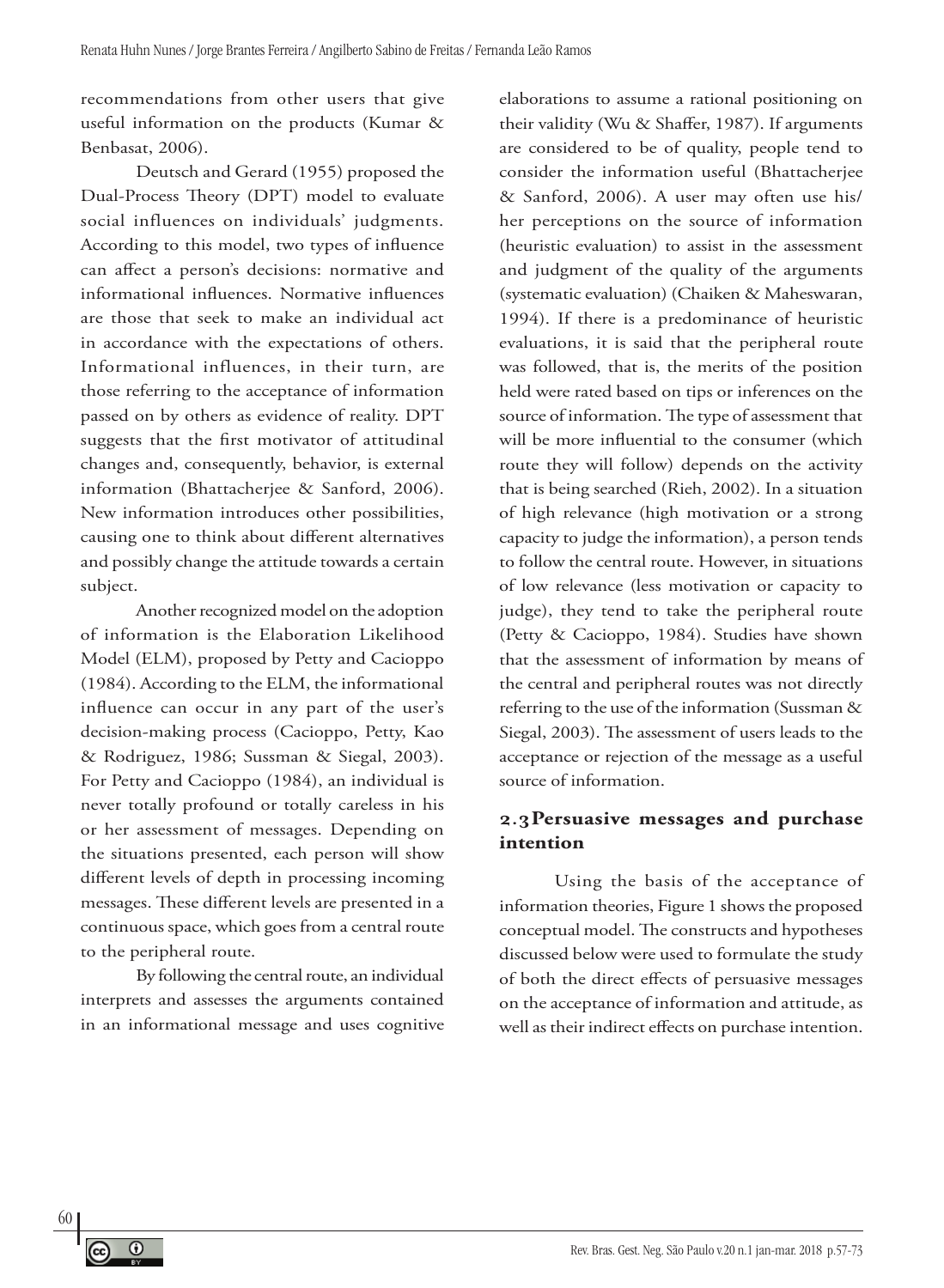

**Figure 1.** Proposed conceptual model

### **2.4Persuasive messages**

As mentioned above, the ELM is recognized as a model of two-way information processing. The central route involves a more careful evaluation of persuasive messages, while the peripheral route leads to a reduced process of assessment of the messages by the recipients. The model is considered suitable to explain persuasive messages in social media, because it explains the dual process and the various effects on cognitive information processing (Teng, Khong, & Goh, 2014b). Tang, Jang and Morrison (2012) studied information processing by dual routes in the context of travel sites and confirmed that people are more likely to consider persuasive messages through the central route when they're relatively involved. For example, users are more likely to carefully evaluate information on the web if the content is more detailed and has more reviews by other users (Tam & Ho, 2005). However, people are more likely to go through the peripheral route if they can exert less cognitive effort by following heuristics rules (Tang et al., 2012). Thus, Teng et al. (2014a) argue that, for a message to be persuasive and follow the central route, it must possess four characteristics: argument quality, source credibility, source attractiveness, and source perception. Therefore, according to Teng et al. (2014b), the persuasiveness of a message is the

ability of an online message to be perceived as a reliable source of information by those receiving it, and capable of influencing the attitude of that individual.

The quality of an argument is referring to how information is perceived and evaluated. It should be assessed according to the consumers' point of view, after all they are the ones who will judge whether the argument is suitable for use (Wang & Strong, 1996). For this work, it will be validated in terms of completeness (breadth and depth), accuracy, timeliness, relevance, and strength of argument (Wixom & Todd, 2005; Cheung et al., 2008; Cheung et al., 2009; Teng et al., 2014a).

Those who receive the information do not consider only the features of the message. If the message follows the peripheral route, the individual will assess the message without analyzing its arguments (Sussman & Siegal, 2003; Bahttacherjee & Sanford, 2006). One of the ways to assess the message through tips concerning its merits is to consider aspects referring to the credibility of the source (Cheung et al., 2008). The credibility of the source is the measure of to what extent a source of information is perceived as being competent and reliable (Sussman & Siegal, 2003; Bahttacherjee & Sanford, 2006). In this work, the credibility of the source is assessed based on knowledge (expertise on the product),

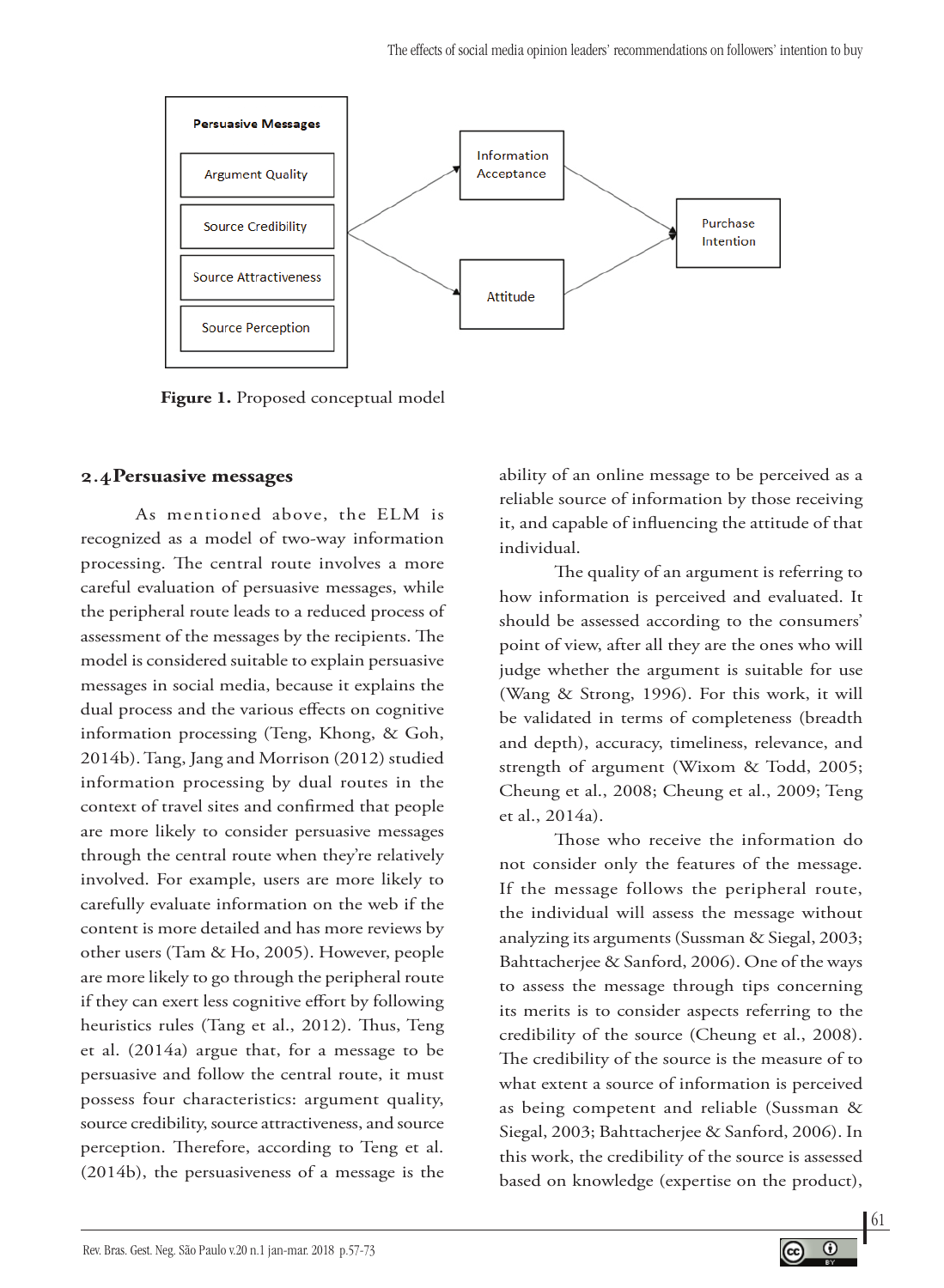trust and prior experience of the transmitter with the evaluated product (Wu & Shaffer, 1987; Wu & Wang, 2011; Teng et al., 2014a). People tend to believe messages transmitted by sources that are considered highly credible and to accept information transmitted through them more easily (Cheung et al., 2009).

Another possible assessment made by the users of the information is the attractiveness of the source. The attractiveness of the source means how pleasant the recipients of information consider the source, and involves concepts such as the similarity of opinions, familiarity and sympathy between transmitter and receiver (Teng et al., 2014a). Another factor that can influence the credibility of information is the perception on the source, which can be examined according to the utility and serviceability (how the message is capable of assisting in obtaining knowledge) of the information and research (Rogers, 1983; Hsu, Lin, & Chiang 2013; Teng et al., 2014a). Moreover, individuals tend to associate with people who have common interests (Teng et al., 2014a).

### **2.5Acceptance of information and attitude**

Unlike messages' persuasiveness, which concerns the aspects associated with the message that may influence or not an individual's behavior, the acceptance of information is a process in which people intentionally engage in the use of information, i.e. it is an aspect intrinsic to the individual during a process in which the individual purposefully judges if the information received is reliable and can be used in their consumption decision making (Cheung et al., 2008; Cheung et al., 2009; Cheung & Thadani, 2012). Also, according to the ELM, the central route involves careful examination of messages before shaping an attitude, while the peripheral route relies on environmental cues in the message to decide whether to accept it or not. In this integrative structure, the persuasiveness of a message refers to the force or plausibility of a message's persuasive argument (Eagly & Chaiken,

1993). So, if a person perceives the message as credible information, they tend to accept that type of information (Zhang & Watts, 2008; Teng et al., 2014a). Consequently, hypothesis 1 is thus proposed:

> **H1:** *The persuasiveness of the message has a direct and positive effect on the acceptance of the information by the consumer.*

ELM explains how the characteristics of individuals and their respective settings interact to affect the cognitive processing of individuals' decision-making (Petty & Cacioppo, 1986). Thus, according to the ELM, individuals, when exposed to arguments, may experience changes in their attitudes by the central or peripheral route, depending on their involvement with the product or service under assessment (Petty & Cacioppo, 1984; Cacioppo et al., 1986). Therefore, it can be assumed that exposure to persuasive messages is a fact that is capable of changing the attitude of those who receive such messages, influencing that user's predisposition to buy the recommended products or services (Hsu et al., 2013). Therefore:

> **H2:** *The persuasiveness of the message has a direct and positive effect on the attitude of individuals regarding the purchase of the products/services recommended by opinion leaders.*

### **2.6Purchase intention**

Purchase intention is understood as the desire to purchase a product in the future (Cheung & Thadani, 2012). The relationship between purchase intention and actual buying behavior is based on the fact that individuals make decisions based on the information available. Thus, a person's intention to take action is the immediate determinant of their actual behavior (Ajzen & Fishbein, 1980) The relationship between attitude and purchase intention is well established and validated in the literature of online consumer behavior. For example, Chang, Cheung, and Lai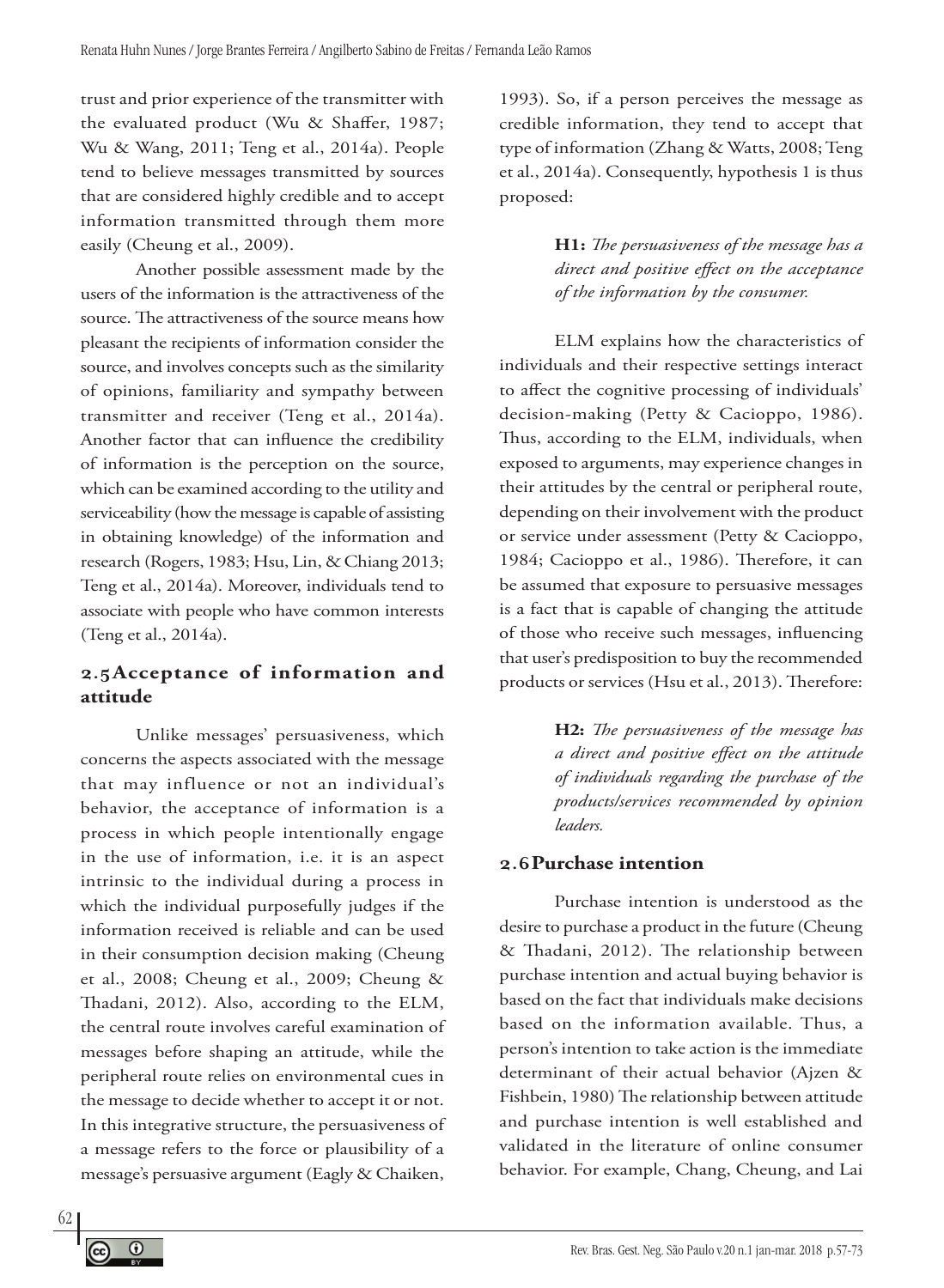(2005) found that the attitude consistently has a significant impact on online purchase intention. This is also corroborated by Hsu et al. (2013), who revealed how a positive attitude can influence individuals' purchase intention in online shopping environments.

Moreover, in studies on online word-ofmouth communication, online recommendations are also a kind of social influence, especially when given by opinion leaders (Cheung & Thadani, 2012). Therefore, it is expected that the adoption of information has a direct effect on consumers' purchase intention. So the following hypotheses are proposed:

> **H3:** *The acceptance of information has a direct and positive effect on the intention to buy the evaluated products/services.*

> **H4:** *The attitude of individuals regarding the purchase of the products/services recommended by online opinion leaders has a direct and positive effect on the purchase intention of the evaluated products/services.*

# **3 Methodology**

A survey with a non-probabilistic sample of the population of interest was carried out to test the hypotheses formulated for the study. There already is a reasonable number of scholarly articles referring to the proposed research problem, including studies that define models that employ some of the variables in question here (Cheung et al., 2008; Cheung et al., 2009; Cheung & Thadani, 2012; Hsu et al., 2013; Teng et al., 2014a).

Data was collected through online surveys. The surveys were sent through a link posted on the main page of the Instagram account "*Comprei e Aprovei*" ("I Bought and Approved"). Surveys were submitted online, because the research problem deals with the recommendations by online social media opinion leaders. Thus, the respondents, by definition, should make use of these online networks. Therefore, the sample is composed

solely of people who have access to the internet and access online social media, particularly the Instagram account "*Comprei e Aprovei*" (Calder, Malthouse, & Schaedel 2009). By submitting the survey through the internet, the respondents are captured within the same environment (the internet) in which the object of study is accessed (online social media – the "*Comprei e Aprovei*" Instagram account), decreasing the possibility of bias and guaranteeing that respondents have homogeneous knowledge of the opinion leader in question (Carneiro & Dib, 2011).

### **3.1 Operationalizing the variables**

This study uses scales already developed and tested in literature for the measurement of all the constructs involved in the structure of the proposed model. Therefore, scales from previous studies were used to measure the dimensions' argument quality, credibility, attractiveness and perception of the source, and the constructs acceptance of information, attitude, and purchase intention (Dodds Monroe & Grewal, 1991; Wu & Wang, 2011; Hsu et al., 2013; Teng et al., 2014a), with modifications to suit the context of social media opinion leaders.

- Quality of argument: scale by Teng et al. (2014a), composed of 14 items.
- Source credibility: scale by Teng et al. (2014a), composed of 4 items.
- Source attractiveness: scale by Teng et al. (2014a), composed of 3 items.
- Source perception: scale by Teng et al. (2014a), composed of 3 items.
- Acceptance of information: scale by Teng et al. (2014a), composed of 2 items.
- Attitude: original scale by Fishbein & Ajzen (1975), adapted by Hsu et al. (2013), composed of 3 items.
- Purchase intention: original scale by Dodds et al. (1991) adapted by Wu & Wang (2011), composed of 4 items.

The items included in the survey instrument were translated into Portuguese by professional translators, using translation and

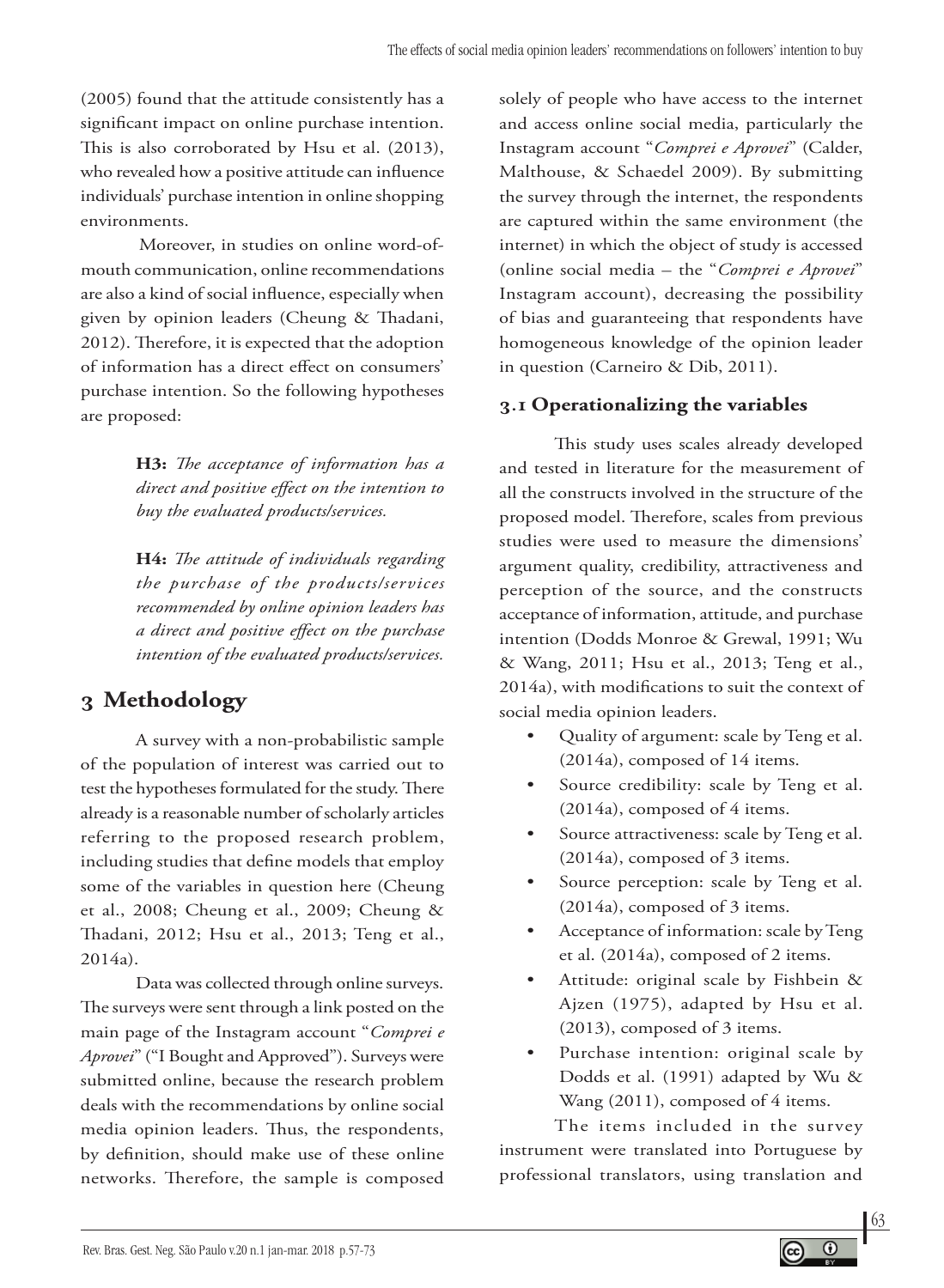back-translation steps to ensure that the scales in Portuguese were as close as possible to the original.

We conducted a pretest of the survey with a small group of people with a profile similar to that of the population under study, to assess the understanding of the respondents on this first version of the questionnaire. The results obtained with this initial pretest served to refine the questionnaire and to prepare a new version. This second version was also submitted to a second pretest. At this opportunity the participants were also instructed to provide their assessment of the questionnaire, while we checked if any additional adjustments were required to the translation and the presentation of the survey. With the results of the second pretest, the final survey instrument was prepared, with a total of 33 items measured through the use of five-point Likert scales, in addition to eight items relating to demographic variables.

### **3.2Sample and data collection procedures**

The study's population was composed of Brazilian users of social media sites who use these networks to follow and monitor accounts of online opinion leaders. The sample selection was carried out by choosing the account of an opinion leader that had many followers and whose posts fit the objective of this study: to assess the effects of the messages of a given opinion leader on consumer purchase intention. Among the several accounts of Brazilian opinion leaders in social networks that were considered, the selected account was "*Comprei e Aprovei,*" which had about 140,000 of followers on Instagram and is dedicated solely to the evaluation of products and services; in it, the account administrator often publishes pictures and text with reviews on products and services that she purchased. The availability of the account administrator, Raquel, to help the researchers by applying the questionnaires directly to her followers was another reason for selecting this Instagram account in particular, among several other opinion leaders with the wanted profile that were initially considered. After establishing

contact with Raquel, we made a partnership with her to perform the survey with her own network of followers. She agreed to publish the link to the survey on her feed, inviting her followers to answer the questionnaire. However, because the page has a mostly female audience, just the answers from females were considered in the research.

The decision to choose only one opinion leader (Raquel) and place the questionnaire in a specific type of online social media (Instagram) was made with the purpose of uniformity of the conditions of the respondents. By limiting the application of the questionnaire to a specific account, we sought to ensure that respondents were assessing the same messages and that the focus of their assessment would be the same content, message type, person of influence, and social networking site. This approach aimed to avoid the interference of external effects to the study on the responses to the questionnaire.

A total of 228 responses were obtained, and 24 questionnaires were eliminated because their respondents were under 15 and over 50 years old (11 people) or male (13 people). Thus, the final sample was composed of 204 valid respondents. Of these, most of the participants were young, with the largest number of respondents between the ages of 20 and 24 (34%) and between 25 and 29 (23%). Mean age was 25.1 years old. Of the total, 80.9% of respondents have high school or undergraduate education, with the latter having the highest number of responses (46.6%). Note that there is a prevalence of answers that indicate experience in the use of online social media, as 92.6% claim to have more than three years of access to online social media, and 83.3% reported accessing these networks more than ten times per week. Regarding the interaction with the "*Comprei e Aprovei*" account, 78 people (38.2%) claimed to often read the page's posts, 52 (25.5%) reported always reading them, and 44 (21.6%) stated reading the posts almost always. Most of the respondents (95.1%) stated having wanted to buy a product or service that they saw being evaluated in "*Comprei e Aprovei;*" a smaller number (47.1%) actually bought a product evaluated by her.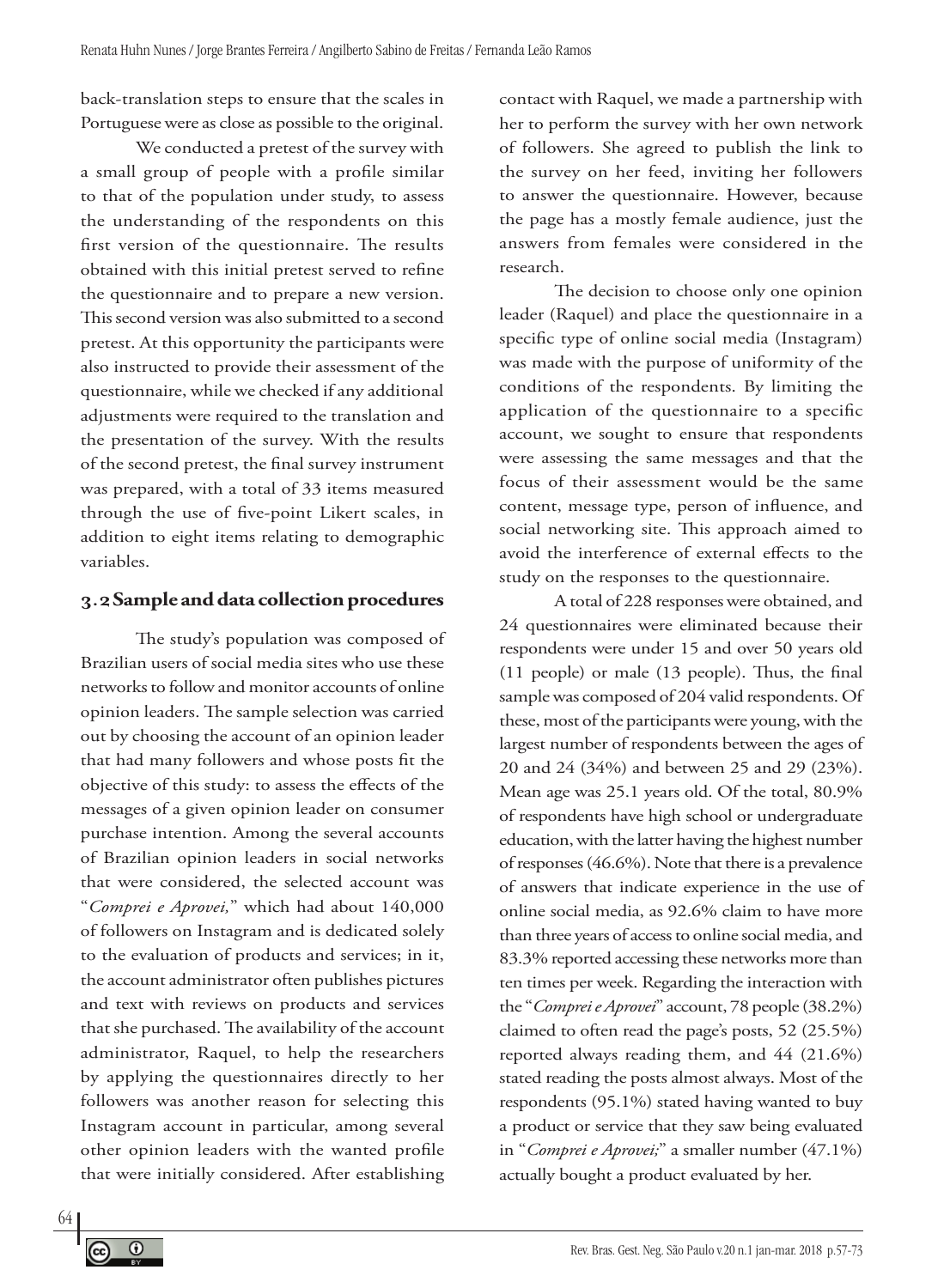# **4 Results**

### **4.1 Measurement model**

A confirmatory factor analysis (CFA) was performed to test the validity, unidimensionality and reliability of the scales used in the measurement. Several indexes (incremental and absolute) were used to evaluate the adjustment of the proposed measurement model. After several iterations refining the model, the final measurement model, with 27 indicators, presented good adjustment rates (RMSEA =  $0.069$  with C.I. of  $0.061$  to 0.077; CFI =  $0.938$ ; IFI =  $0.940$ ; TLI =  $0.920$ ;  $\chi$ 2/d.f. = 1.976, p < 0,001).

The face validity for all scales used was guaranteed during the development of the survey instrument (choice of scales already used in literature, careful translation and pretests). The correlation matrix between constructs was examined to verify nomological validity: all the correlations were significant and in the expected direction. Regarding the convergent validity, the average variance extracted (AVE) was calculated for each construct. All the calculated AVE values were between 0.51 and 0.71, indicating the convergent validity of the scales used. With respect to internal consistency and reliability of the scales, all the employed scales met the minimum reliability levels considered adequate by the literature (Fornell & Larcker, 1981), showing values between 0.72 and 0.88 for the alpha coefficient, and between 0.73 and 0.94

for composed reliability. Finally, all the shared variances were below the variance extracted through the items that measure each of the constructs, indicating appropriate discriminant validity.

### **4.2Structural model**

Structural Equation Modeling (SEM) was used to test the proposed model and the hypotheses of the research. All the fit indices showed a good adjustment of the model to the data. The reason χ2/d.f. was 2.76, below the 3.0 value suggested by Byrne (2010). Moreover, the incremental adjustment indices were above 0.90, with a CFI of 0.907, a TLI of 0.901, and an IFI of 0.909. The absolute adjustment indices, in their turn, were under the 0.08 limit established by literature (Hu & Bentler, 1999; Hair, Black, Babin, Anderson, & Tatham, 2009; Byrne, 2010), also indicating a good adjustment of the model. The RMSEA was 0.073 (C.I of 0.066 to 0.079) and the SRMR was 0.075. Given these rates, the conclusion is that the adjustment of the proposed model is satisfactory.

After verifying the adjustment of the proposed structural and measurement models, the coefficients estimated for the casual relationships between the constructs were examined (Table 1 and Figure 2). Verification of each of the research hypotheses was performed by analyzing the magnitude, direction, and significance of the standardized coefficients, estimated by means of the structural model, with all hypotheses being verified.

Table 1

### **Estimated standardized coefficients, hypotheses, and significance**

| Proposed relationship                                                        | Standardized<br>coefficient | p-value | <b>Verified</b><br>hypothesis |
|------------------------------------------------------------------------------|-----------------------------|---------|-------------------------------|
| H <sub>i</sub> : Persuasive messages $\rightarrow$ Acceptance of information | 0.61                        | < 0.001 | ves                           |
| $H2$ : Persuasive messages $\rightarrow$ Attitude                            | 0.86                        | < 0.001 | yes                           |
| $Ha$ : Acceptance of Information $\rightarrow$ Purchase intention            | 0.20                        | < 0.011 | ves                           |
| H: Attitude $\rightarrow$ Purchase intention                                 | 0.73                        | < 0.001 | ves                           |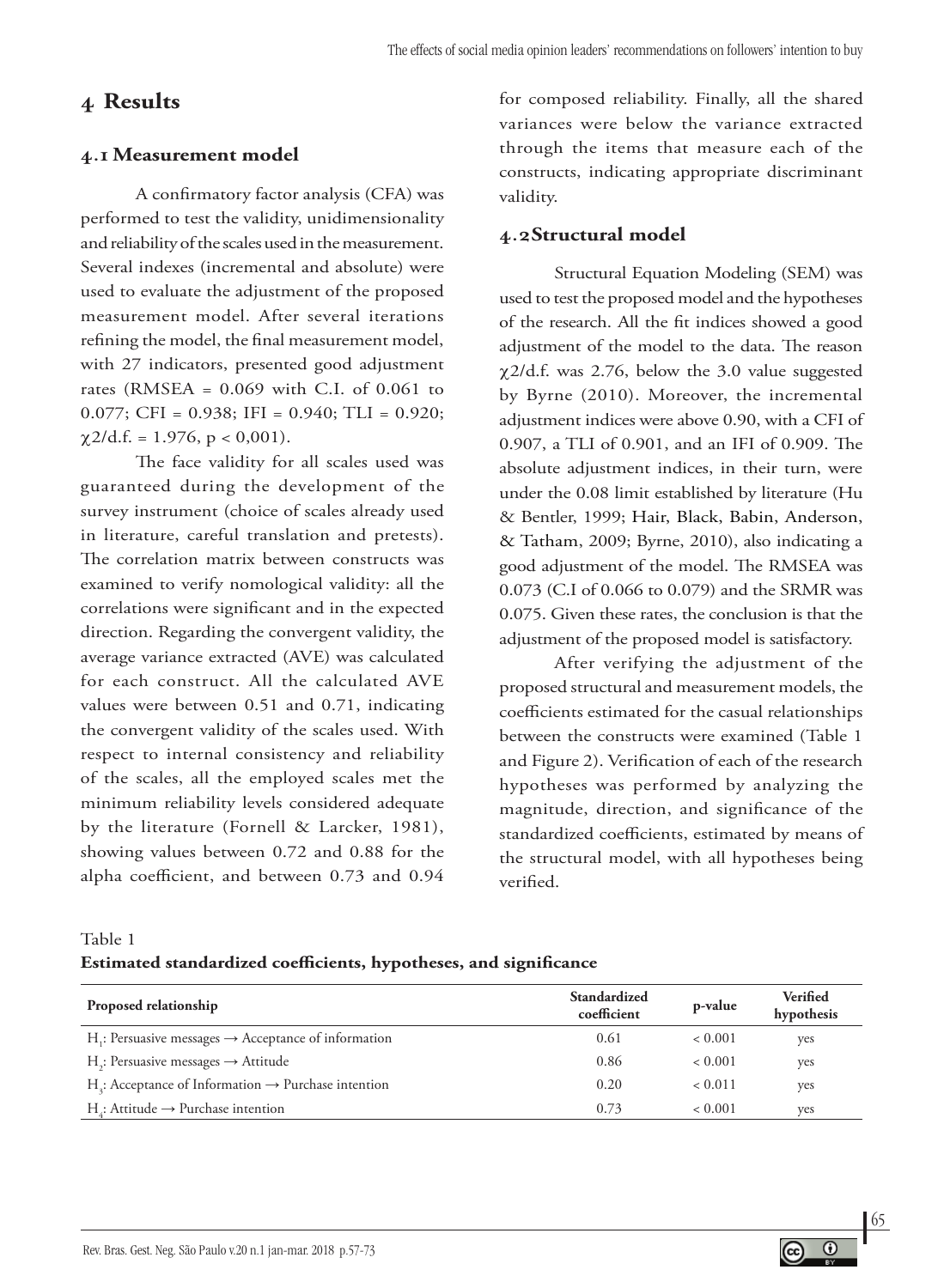

**Figure 2.** Estimated standardized coefficients for the proposed model (\* indicates p-value < 0.05, \*\* indicates p-value < 0.001)

The extent to which the variability of each dependent variable was explained by the independent variables was also assessed. As described in Figure 2, attitude and purchase intention had good portion of their variances explained (75% and 73%, respectively), while the acceptance of information had 38% of its variance explained. Although these results suggest a model with high explanatory power, they indicate that there might be other constructs and relationships capable of explaining other parts of the variance present in the constructs in question, which were not considered in this model.

### **5 Discussion**

The focus of this study were messages about consumption transmitted by online opinion leaders in digital social media. The results show that consumers, after receiving a message and considering it persuasive, tend to accept this information as a reliable and useful source for purchase decisions. As mentioned earlier in this work, the persuasiveness of a message is subjectively assessed by those that receive it through dimensions such as quality of the argument, source credibility, attractiveness of the source, and perception on the source.

The authors believe that the determinant attributes of persuasive messages (quality of the argument, credibility, attractiveness and perception of the source) play significant roles in the success of creating persuasive messages in social media. In other words, persuasive messages can be more successful in generating changes in attitudes of social media users, influencing purchase intention.

In the proposed model, the change in attitude and behavioral intentions have been integrated with the processing routes described in the ELM model to explain how individuals process information, with the intent of predicting and understanding the influences of persuasive messages on consumer behavior. It was found that the opinion leader, through electronic word-ofmouth, may use the ELM structure to identify and measure the impacts of influential messages, based on the attributes that make them more persuasive.

The results show that the persuasiveness of a message presented direct, significant and positive effects on the acceptance of information (magnitude of 0.61) and attitude towards purchase (0.86). These findings indicate that once the receiver of the information assesses it as persuasive, they see it not only as a compelling message, but also as a reliable evaluation that can be used in their consumer decision process. More than believing in the transmitted information, the potential consumer judges the message as being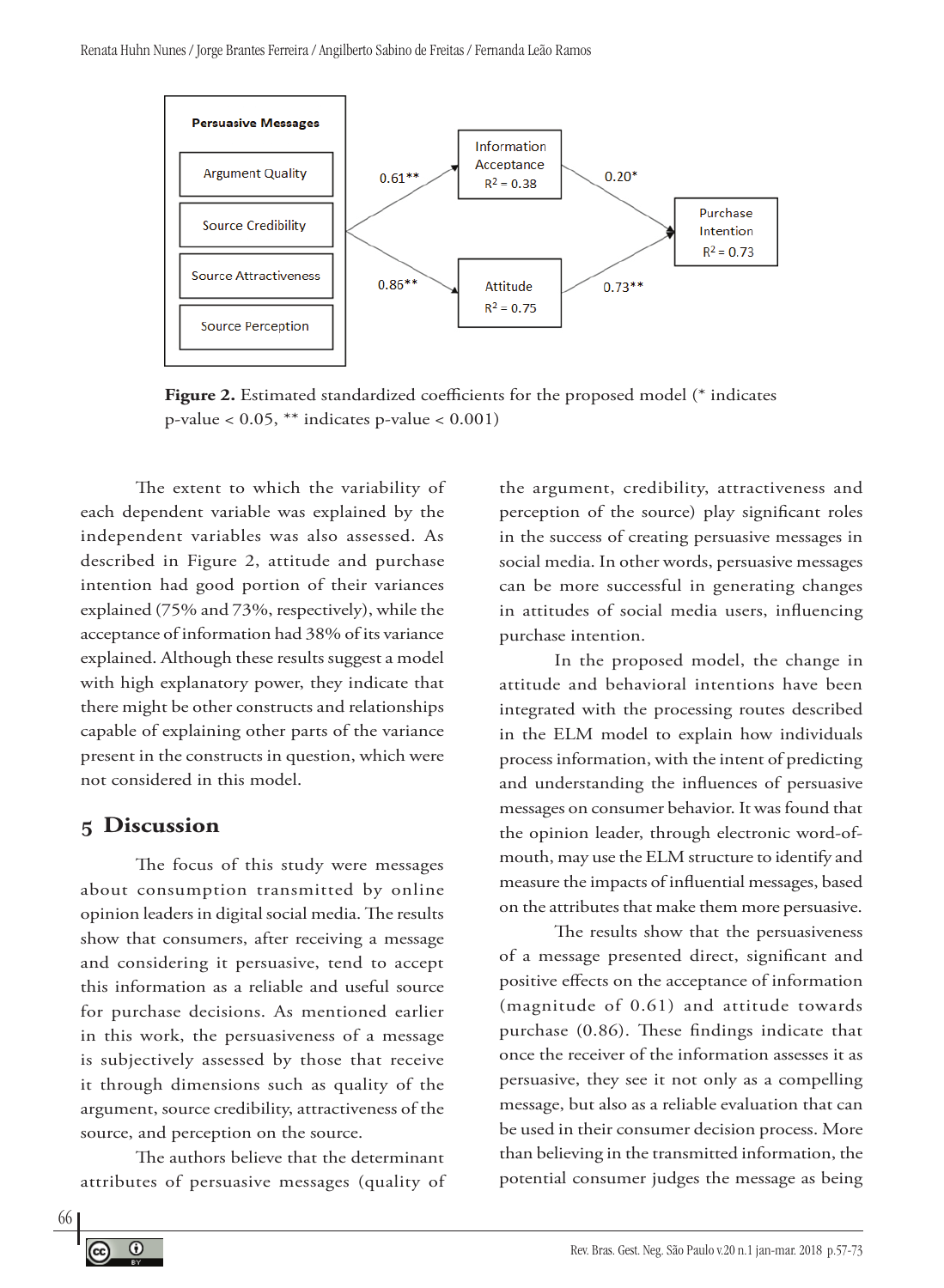a useful source of knowledge that can be used in future purchasing decisions.

The strongest observed effect referred to attitudinal change. The message perceived as more persuasive can cause the individual who receives it to create a favorable attitude referring to the consumption of the products recommended by online opinion leaders. Given that the transmitted information was previously considered as being of quality and that the source of information was conceived as credible and attractive (persuasive message), it is understood that this can lead to a more favorable assessment in relation to the purchase of the products indicated by that online opinion leader. As proposed by the DPT model, the first motivator of attitudinal change is external information (Bhattacherjee & Sanford, 2006), which is in line with the encountered results and with what had been stated in the research hypothesis.

However, the model only explained 38% of the variability of the acceptance of information construct. This indicates that there may be other constructs capable of explaining the acceptance of information and that have not been considered in this study. There may be other factors that lead a message to be considered persuasive and that were not included in the model, reducing its effect on the acceptance of the persuasive message. Teng et al. (2014a) propose that the persuasiveness of a message can also be referring to the style of that message. According to the authors, visual information such as images, videos and prints, as well as aspects such as the number of "likes" (the button that indicates that the followers of the online opinion leader saw and approved the post), comments in the message, and the degree of interaction between the digital opinion leader and their followers have significant impact on the acceptance of information by consumers. Another proposition is that consumers tend to believe less in recommendations of digital opinion leaders when they realize that the message is an advertisement and not a spontaneous review (Shi & Wojnicki, 2014). Similarly, there may be external factors,

in addition to the persuasiveness of the message, which lead to a greater acceptance of information by the person who receives it. Cheung & Thadani (2012) indicate that contextual factors also interfere in the acceptance of information, such as the platform on which the evaluation is made, which may affect the perception of the reliability of the information.

In the case of the "*Comprei e Aprovei*" account and the online opinion leader Raquel, these results indicate that a follower of this account sees a post on a product or service and tends to believe that the reviews made by Raquel are trustworthy and, therefore, are influenced by them. By believing that the messages from "*Comprei e Aprovei*" are compelling, its followers also have a more favorable position regarding the purchase of the products that are indicated by Raquel.

Studies propose that positive attitudes regarding the purchase lead to an increase in the intent to purchase that product or service (Chang et al., 2005; Cheung & Thadani, 2012). This relationship was verified in this research, with a magnitude of 0.73 This indicates that the people who adopt a positive attitude as to the purchase of products recommended by digital opinion leaders tend to develop the intent to purchase that product. A favorable attitude is not necessarily followed by a behavior favorable to the object (Ajzen & Fishbein, 1977), but in the model presented it was found that changes in attitude caused by persuasive messages can lead to an increase in the desire to purchase the product reviewed by an opinion leader. This result shows that, within online shopping environments, a relevant way to influence consumers' buying behavior is to try to shape a positive attitude referring to those products and services. Persuasive messages can play an important role in this sense, seeking to establish parameters for stimulating the emergence of a positive attitude through the attributes of the message, such as quality of the argument, credibility, attractiveness and perception of the source.

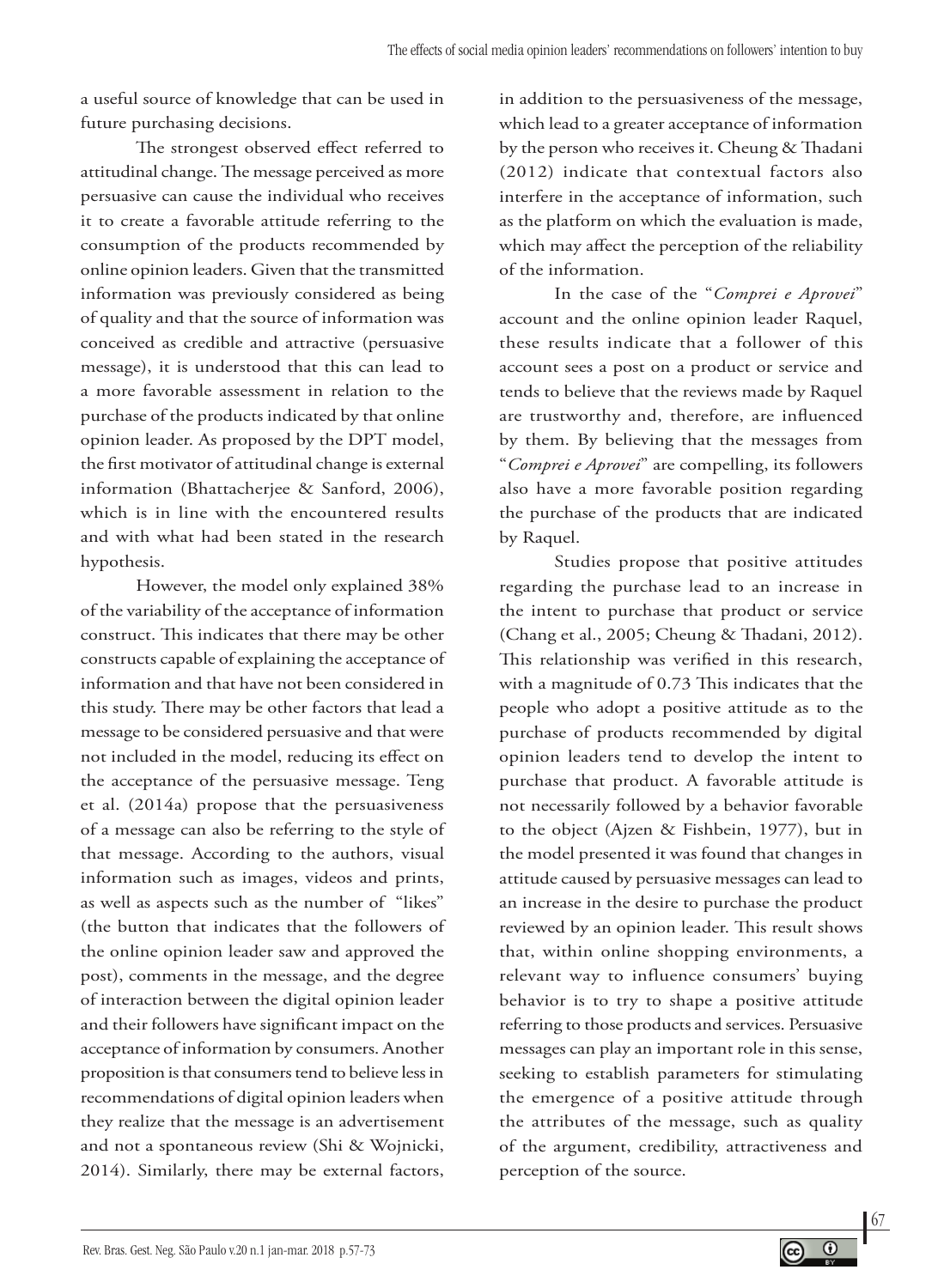Cheung & Thadani (2012) suggested that the acceptance of word-of-mouth messages would lead to an intention to buy the products evaluated in the message. This study encountered such connection (magnitude of 0.20). Despite the low magnitude of the standardized coefficient of this relationship, the direct and positive relationship was significant, as expected. This indicates that when a potential consumer accepts a message as a useful and reliable source of information, they are inclined to want to buy the product evaluated in the message. Thus, one can see the importance of an opinion leader's message. The information they transmit, in addition to being considered useful by the consumer, can be a source of information that directs the consumer to want to purchase the evaluated product.

Specifically, in the case of the "*Comprei e Aprovei"* account, the followers who accept the information and have a favorable attitude toward buying the products or services indicated by Raquel tend to have the intention to purchase what is being recommended. This shows that a post on of the "*Comprei e Aprovei*" account has the potential to make its followers desire and consider purchasing the reviewed products or services. Finally, social networks create a continuous flow of communication in which the information, reviews, and recommendations on products and services can converge interactively and in a timely manner with consumers, influencing the attitude of individuals throughout these interactions.

# **6 Conclusions**

This study set out to investigate the ability of persuasive messages to influence the purchase intention of consumers, seeking to examine if messages from an online opinion leader can influence the acceptance of the information by the individual and result in an attitudinal change towards the consumption of the goods reviewed by that leader. Based on the ELM, in which there are two distinct routes to process information, according to the inherent characteristics of the message, the claim is that the persuasiveness of

the messages can affect the attitude and purchase intention of consumers, resulting in theoretical and managerial implications.

There are four contributions to the theory. First, the proposed model verified the direct and positive relation between the persuasiveness of a message and the acceptance of the information contained in that message. It also verified the relationship between the persuasive message and the attitudinal change referring to the purchase of the goods assessed by the individual. Moreover, it intended to investigate how the acceptance of information transmitted by opinion leaders and the attitude of consumers in relation to the consumption of products recommended by them influences the purchase intention of consumers seeking information on online social media. The study showed that both constructs (acceptance of information and attitude) have significant effects on the purchase intention, suggesting that consumers exposed to a persuasive message would be more likely to want to buy the product or service being described in the message.

The second contribution was to align two research lines that were being treated separately: the theories of external information as modifiers of attitude and theories on the persuasiveness of messages referring to the acceptance of information. To do so, a parsimonious model was proposed to assess the effects of the power of persuasion of messages provided by online opinion leaders on consumers' attitude and acceptance of information, which, in turn, affect the individuals' purchase intention.

Third, the model proposed in this research advances the understanding of the topic by including the construct attitude in the model proposed by Teng et al. (2014a). Based on the arguments of Cheung and Thadani (2012), the importance of the relationship between attitude and purchase intention is clear. Thus, the model present in this study includes this relationship in the list of proposed hypotheses, increasing the understanding of the studied phenomena.

Finally, the fourth contribution was to focus the discussion on a specific type of word-

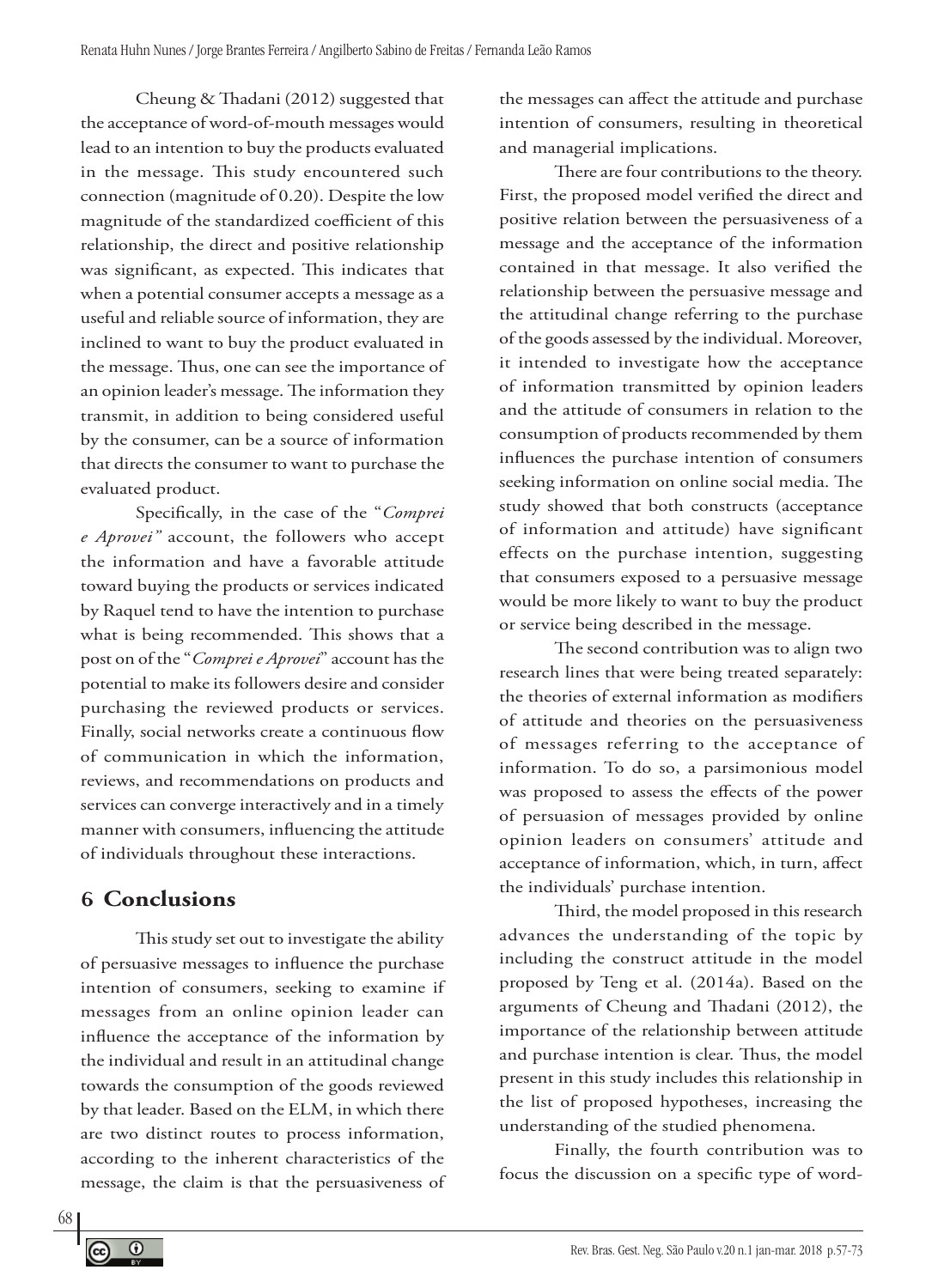of-mouth communication: the one carried out by online opinion leaders, in particular those who are active in online social media. The study suggests the power that these opinion-makers have when they share their opinions on products and services on social networks, creating messages that can persuade consumers to form positive or negative attitudes referring to their purchase intentions.

Regarding managerial contributions, three points are worthy of highlight. First, according to the results presented herein, marketing professionals must realize that social medial is playing a key role in reaching clients and building relationships. In this sense, these social media networks may influence consumers' behavior regarding their attitudes towards products and services. Thus, online persuasive messages must be carefully stimulated and managed by marketers with the purpose of influencing the consumers' purchase intention. Alliances between companies and online opinion leaders can be strategic to increase awareness on the product or brand, as well as actual sales. The study suggests that companies should partner up with opinion leaders to have their products reviewed and recommended to the leader's followers. The recommendation is for marketers to involve their client-base directly through social media platforms in association with opinion leaders to leverage greater positive attitude from the members of online communities.

Secondly, instead of investing so much money in traditional marketing, companies must recognize the importance of word-of-mouth communication and integrate it into their overall marketing strategy. By understanding the impact and effectiveness of persuasive messages in the electronic word-of-mouth, marketers will be able to design more effective marketing campaigns. In other words, marketing managers can use the results of this study as guidelines to obtain competitive advantage in the ever-changing business scenario, seeking ways to use the power of opinion leaders and their persuasive messages to form a positive attitude towards their products and services. Thus, marketing strategies need

to consider the role of the opinion leader and their influence on the target audience. This works shows to the companies the importance of the influence of online opinion leaders on a consumer's intention to purchase a product reviewed by such leaders. Managers must be aware of the increasing power that these digital leaders have over the brands and should be aware that online word-of-mouth marketing can be a strong ally, as consumers have more trust in what their peers are talking about on social media than in traditional advertisements.

Thirdly, online opinion leaders can also check how relevant their messages are to their followers, as what they say can influence the buying behavior of those who follow their posts on social media. As the study showed, there are some characteristics that lead consumers to consider a message as more persuasive: the quality of the message transmitted (the wealth of details, reliability, relevance, timeliness, comprehensibility) and aspects of the communicator themselves (their competence and reliability, knowledge, previous experiences, pleasantness, empathy, and similarity of tastes with the reader of the messages). By understanding these aspects, the opinion leaders can work their messages to make them even more persuasive to the consumer.

The limitations of the study are due to the fact that all questionnaire responses came solely from the followers of a single opinion leader (Raquel, owner of the "*Comprei e Aprovei*" account) inside a single social media network (Instagram). Although this was a conscious and justified decision to ensure homogeneity and consistency of responses, the model tested only the vision of the people who follow this account. Thus, the relationships verified in the research cannot be generalized to all and any type of opinion leader or social media network.

Regarding future research, we recommend conducting studies that extend the application of the proposed model to different profiles of online opinion leaders on different online social media networks, expanding the scope of the results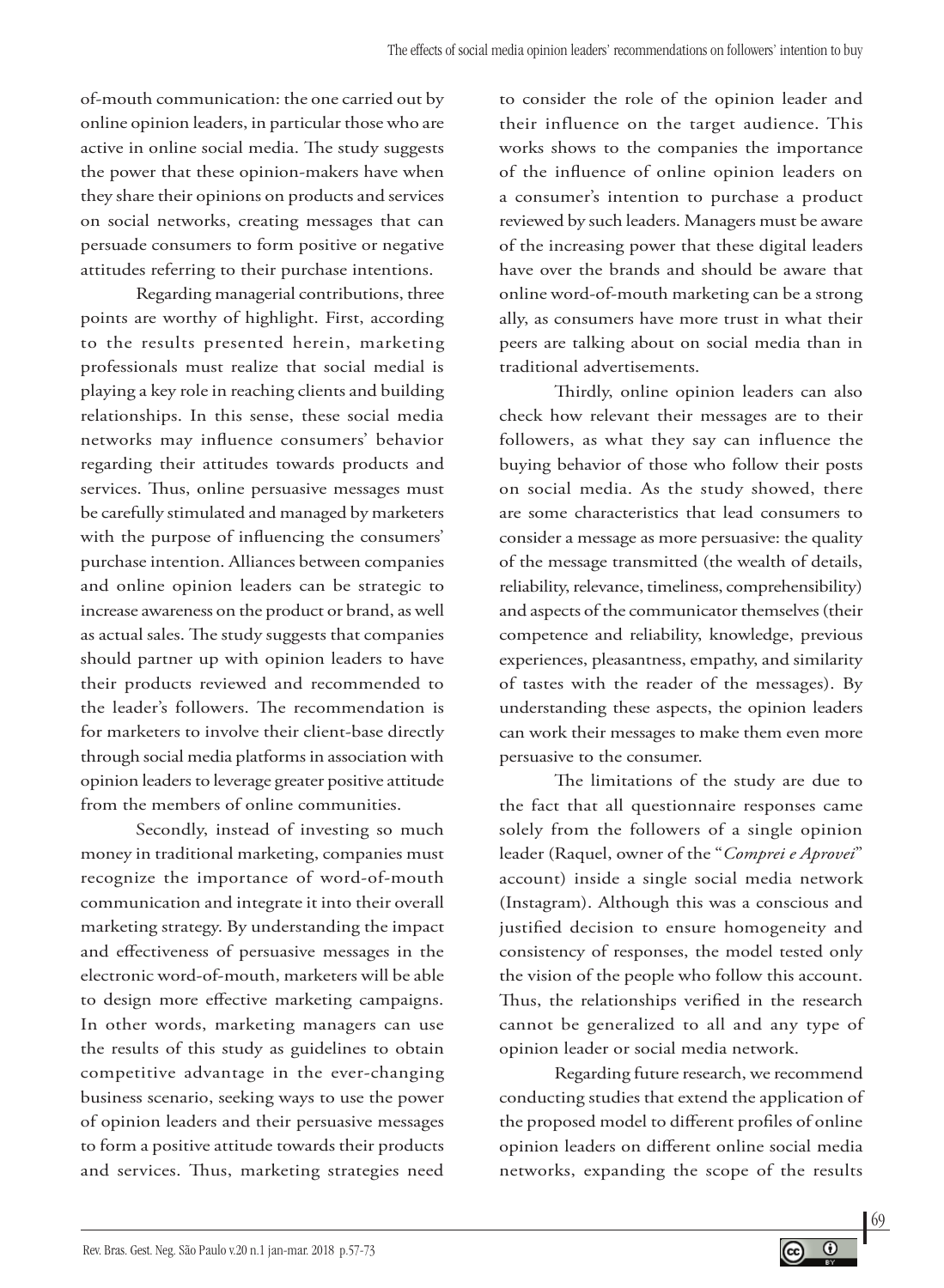obtained by this research. Future research may also explore other scales for the constructs used in the model proposed in this study; for example, they may add other dimensions to explain the construct "persuasive messages," or seek more information on the "acceptance of the information" construct. Another option would be a smaller number of scales to assess the persuasiveness of a message, which would simplify the model, making it easier to be applied.

# **References**

Ajzen, I., & Fishbein, M. (1977). Attitudebehavior relations: A theoretical analysis and review of empirical research. *Psychological Bulletin*, *84*(5), 888-918.

Ajzen, I., & Fishbein, M. (1980). *Understanding a t t i t u d e s a n d p r e d i c t i n g s o c i a l behavior*. Englewood Cliffs, NJ: Prentice-Hall.

Araujo, T., & Neijens, P. (2012). Friend me: Witch factors influence top global brands participation in social network sites. *Internet Research*, *22*(5), 626-640.

Berthon, P., Pitt, L., Plangger, K., & Shapiro, D. (2012). Marketing meets web 2.0, social media, and creative consumers: Implications for international marketing strategy. *Business Horizons*, *55*, 261-271.

Bhattacherjee, A., & Sanford, C. (2006). Influence processes for information technology acceptance: An elaboration likelihood model. *MIS Quarterly*, *30*(4), 805-825.

Byrne, B. (2010). *Structural equation modeling with AMOS: Basic concepts, applications and programming* (2nd ed.). New York: Routledge.

Cacioppo, J., Petty, R., Kao, C., & Rodriguez, R. (1986). Central and peripheral routes to persuasion: An individual difference perspective. *Journal of Personality and Social Psychology*, *51*(5), 1032-1043.

Calder, B., Malthouse, E., & Schaedel, U. (2009). An experimental study of the relationship between online engagement and advertising effectiveness. *Journal of Interactive Marketing*, *23*(4), 321-331.

Carneiro, J., & Dib, L. (2011). O uso da internet em surveys: Oportunidades e desafios. *Administração: Ensino e Pesqui*sa, *12*(4), 641-670.

Chaiken, S., & Maheswaran, D. (1994). Heuristic processing can bias systematic processing: Effects of source credibility, argument ambiguity, and task importance on attitude judgment. *Journal of Personality and Social Psychology*, *66*(3), 460-473.

Chang, M., Cheung, W., & Lai, V. (2005). Literature derived reference models for the adoption of online shopping. *Information Management 42*(4), 543–559.

Cheung, C., Lee, M., & Rabjohn, N. (2008). The impact of electronic word-of-mouth: The adoption of online opinions in online customer communities. *Internet Research*, *18*(3), 229–247.

Cheung, M., Luo, C., Sia, C., & Chen, H. (2009). Credibility of electronic word-of-mouth: Informational and normative determinants of online consumer recommendations. *International Journal of Electronic Commerce*, *13*(4), 9–38.

Cheung, C., & Thadani, D. (2012). The impact of electronic word-of-mouth communication: A literature analysis and integrative model. *Decision Support Systems*, *54*(1), 461–470.

Cho, Y., Hwang, J., & Lee, D. (2012). Identification of effective opinion leaders in the diffusion of technological innovation: A social network approach. *Technological Forecasting & Social Change*, *79*(1), 97–106.

Deutsch, M., & Gerard, H. (1955). A study of normative and informational social influences upon individual judgment. *Journal of Abnormal and Social Psychology*, *51*(3), 629-636.

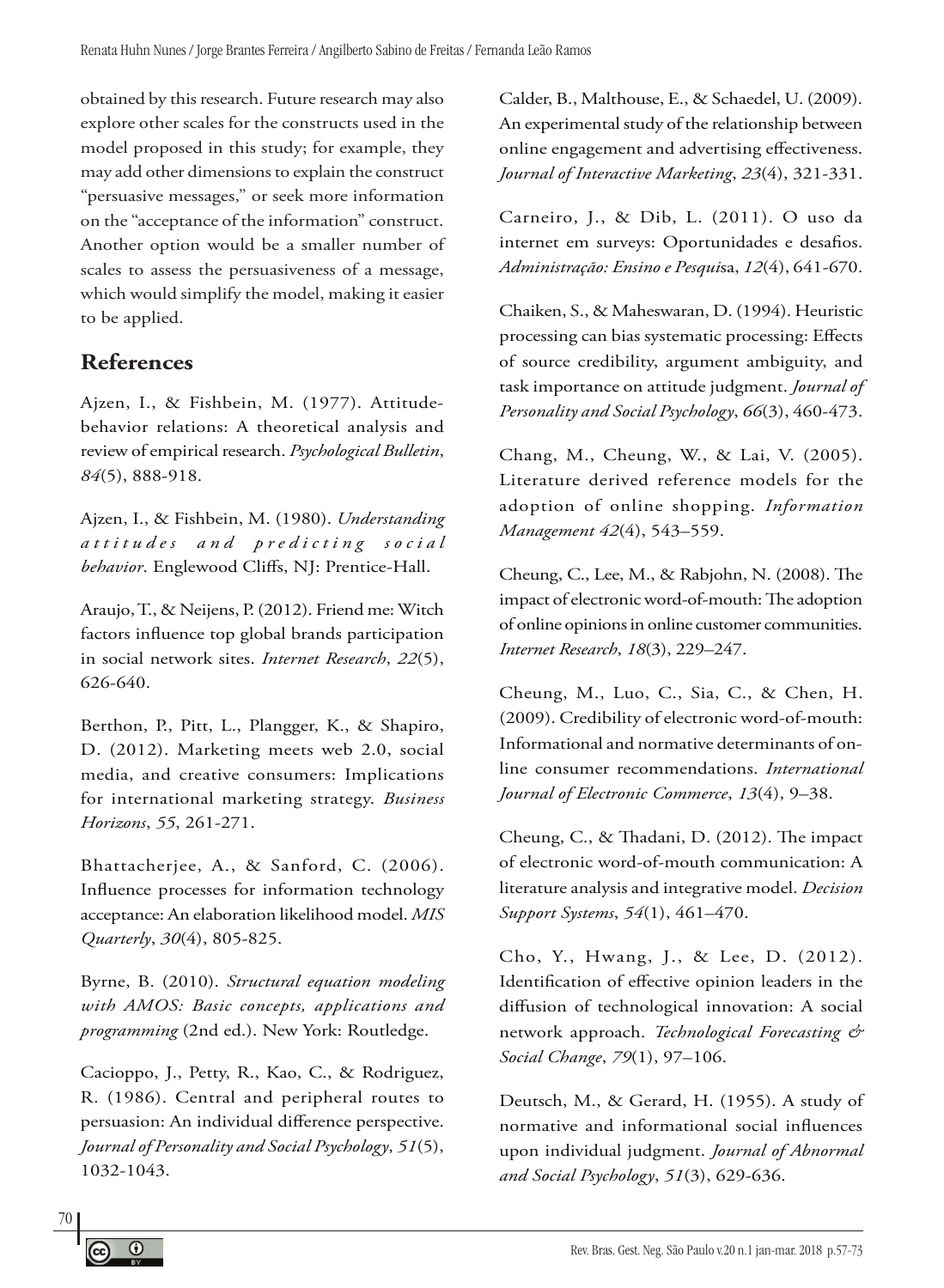Dodds, W., Monroe, K., & Grewal, D. (1991). Effect of price, brand, and store information on buyers' product evaluation. *Journal of Marketing Research*, *28*(3), 307-319.

Eagly, A., & Chaiken, A. (1993). *The Psychology of Attitudes*. Fort Worth, TX: Harcourt, Brace, Jovanovich.

Eck, P., Jager, W., & Leeflang, P. (2011). Opinion leaders' role in innovation diffusion: A simulation study. *Product Innovation Management*, *28*(2), 187–203.

Fishbein, M., & Ajzen, I. (1975). *Belief, Attitude, Intention and Behavior: An Introduction to Theory and Research*. Reading, MA: Addison-Wesley Publishing.

Fornell, C., & Larcker, D. (1981). Evaluating structural equation models with unobservable variables and measurement error. *Journal of Marketing Research*, *18*(1), 39–50.

Hair, J., Black, B., Babin, B., Anderson, R., & Tatham, R. (2009). *Análise Multivariada de Dados* (6a ed.). Porto Alegre: Bookman.

Hsu, C., Lin, J., & Chiang, H. (2013). The effects of blogger recommendations on customers' online shopping intentions. *Internet Research*, *23*(1), 69-88.

Hu, L., & Bentler, P. (1999). Cutoff criteria for fit indexes in covariance structure analysis: Conventional criteria versus new alternatives. *Structural Equation Modeling*, *6*(1), 1-55.

Kumar, N., & Benbasat, I. (2006). Research note: the influence of recommendations and consumer reviews on evaluations of websites. *Information Systems Research*, *17*(4), 425-349.

Leal, G., Hor-Meyll, L., & Pessoa, L. (2014). Influence of virtual communities in purchasing decisions: The participants' perspective. *Journal of Business Research*, *67*(5), 882-890.

Lyons, B., & Henderson, K. (2005). Opinion leadership in a computer-mediated environment. *Journal of Consumer Behavior*, *4*(5), 319–329.

Meng, F., Wei, J., & Zhu, Q. (2011). Study on the impacts of opinion leader in online consuming decision. *Proceedings of the international Joint Conference on Service Sciences*, 140-144.

Merwe, R., & Heerden, G. (2009). Finding and utilizing opinion leaders: Social networks and the power of relationships. *South African Journal of Business Management*, *40*(3), 65-76.

Nolder, C. J., & Kadous, K. (2017). Grounding professional skepticism in mindset and attitude theory: A way forward. [Working paper] *Suffolk University and Emory University*. Recuperado de SSRN: http://dx.doi.org/10.2139/ssrn.2524573

Ortega, B. (2011). The role of post-use trust in the acceptance of a technology: Drivers and consequences. *Technovation*, *31*(10-11), 523–538.

Peter, J., & Olson, J. (2009). *Comportamento do consumidor e estratégia de marketing* (8a ed.). São Paulo: McGraw-Hill.

Petty, R., & Cacioppo, J. (1984). Source factors and the elaboration likelihood model of persuasion. *Advances in Consumer Research*, *11*, 668-672.

Petty, R., Haugtvedt, C., & Smith, S. (1995). Elaboration as a determinant of attitude strength: Creating attitudes that are persistent, resistant, and predictive of behavior. In R. E. Petty, & J. A. Krosnick (Eds.), *Attitude strength: Antecedents and consequences* (pp. 93-130). New York, NY: Psychology Press.

Rieh, S. (2002). Judgement of information quality and cognitive authority in the web. *Journal of American Society for Information Science and Technology*, *53*(2), 145-161.

Rocha, A., Ferreira, J. B., & Silva, J. F. (2013). *Administração de Marketing: Conceitos, Estratégias e Aplicações*. (1ª Ed.). Rio de Janeiro: Atlas.

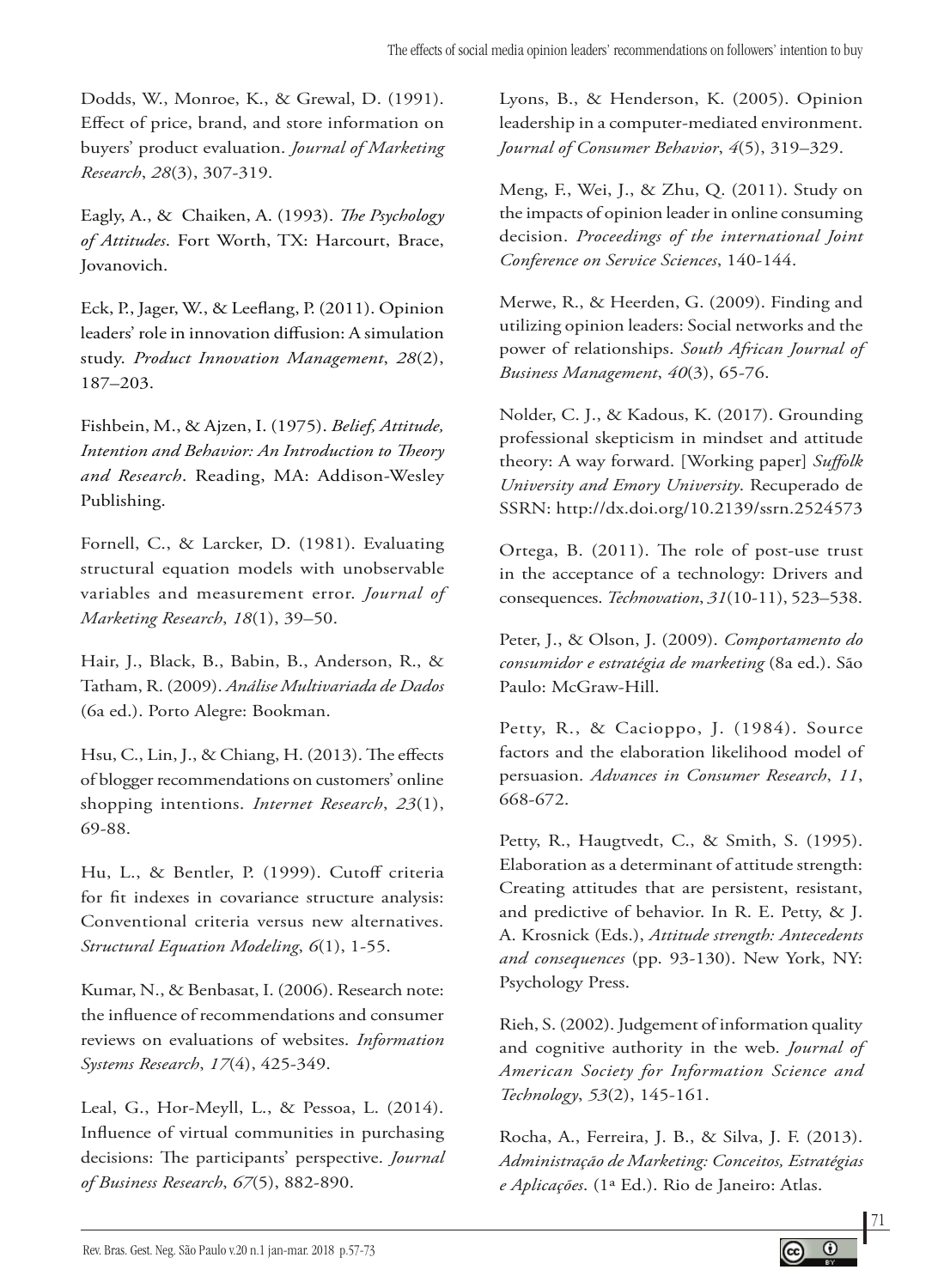Rogers, E. (1983). *Diffusion of Innovations* (3rd ed.). New York: Free Press.

San Jose-Cabezudo, R., Camarero-Izquierdo, C., & Rodriguez-Pinto, J. (2012). En busca de los evangelizadores digitales: Por qué las empresas deben identificar y cuidar a los usuários más activos de los espacios de opiniones online. *Universia Business Review*, *35*, 14-31.

Shi, M., & Wojnicki, A. (2014). Money talks… to online opinion leaders: What motivates opinion leaders to make social-network referrals? *Journal of Advertising Research*, *54*(1), 81-91.

Silva, T., Melo, P., Almeida, J., Salles, J., & Loureiro, A. (2013). A picture of Instagram is worth more than a thousand words: workload characterization and application. *Proceedings of the International Conference on Distributed Computing in Sensor Systems*, 123-132.

Sussman, S., & Siegal, W. (2003). Informational influence in organizations: An integrated approach to knowledge adoption. *Information Systems Research*, *14*(1), 47-65.

Tam, K., & Ho, S. (2005). Web personalization as a persuasion strategy: An elaboration likelihood model perspective. *Information Systems Research*, *16*(3), 271-291.

Tang, L., Jang, S., & Morrison, A. (2012). Dual-Route communication of destination websites. *Tourism Management, 33*(1), 38-49.

Teng, S., Khong, K., Goh, W., & Chong, A. (2014a). Examining the antecedents of persuasive eWOM messages in social media. *Online Information Review*, *38*(6), 746-768.

Teng, S., Khong, K., & Goh, W. (2014b). Conceptualizing Persuasive Messages Using ELM in Social Media, *Journal of Internet Commerce*, *13*(1), 65-87.

Wang, R., & Strong, D. (1996). Beyond accuracy: What data quality means to data consumers. *Journal of Management Information Systems*, *12*(4), 5-33.

Wei, P., & Lu, H. (2013). An examination of the celebrity endorsements and online customer reviews influence female consumers' shopping behavior. *Computers in Human Behavior*, *29*(1), 193-201.

Wixom, B., & Todd, P. (2005). A theoretical integration of user satisfaction and technology acceptance. *Information Systems Research*, *16*(1), 85-102.

Wu, C., & Shaffer, D. (1987). Susceptibility to persuasive appeals as a function of source credibility and prior experience with the attitude object. *Journal of Personality and Social Psychology*, *52*(4), 677-688.

Wu, P., & Wang, Y. (2011). The influences of electronic word-of-mouth message appeal and message source credibility on brand attitude. *Asia Pacific Journal of Marketing and Logistics*, *23*(4), 448-472.

Zhang, W., & Watts, S. (2008). Capitalizing on content: Information adoption in two online communities. *Journal of the Association for Information Systems 9*(2), 73–94.

72

 $^\circledR$